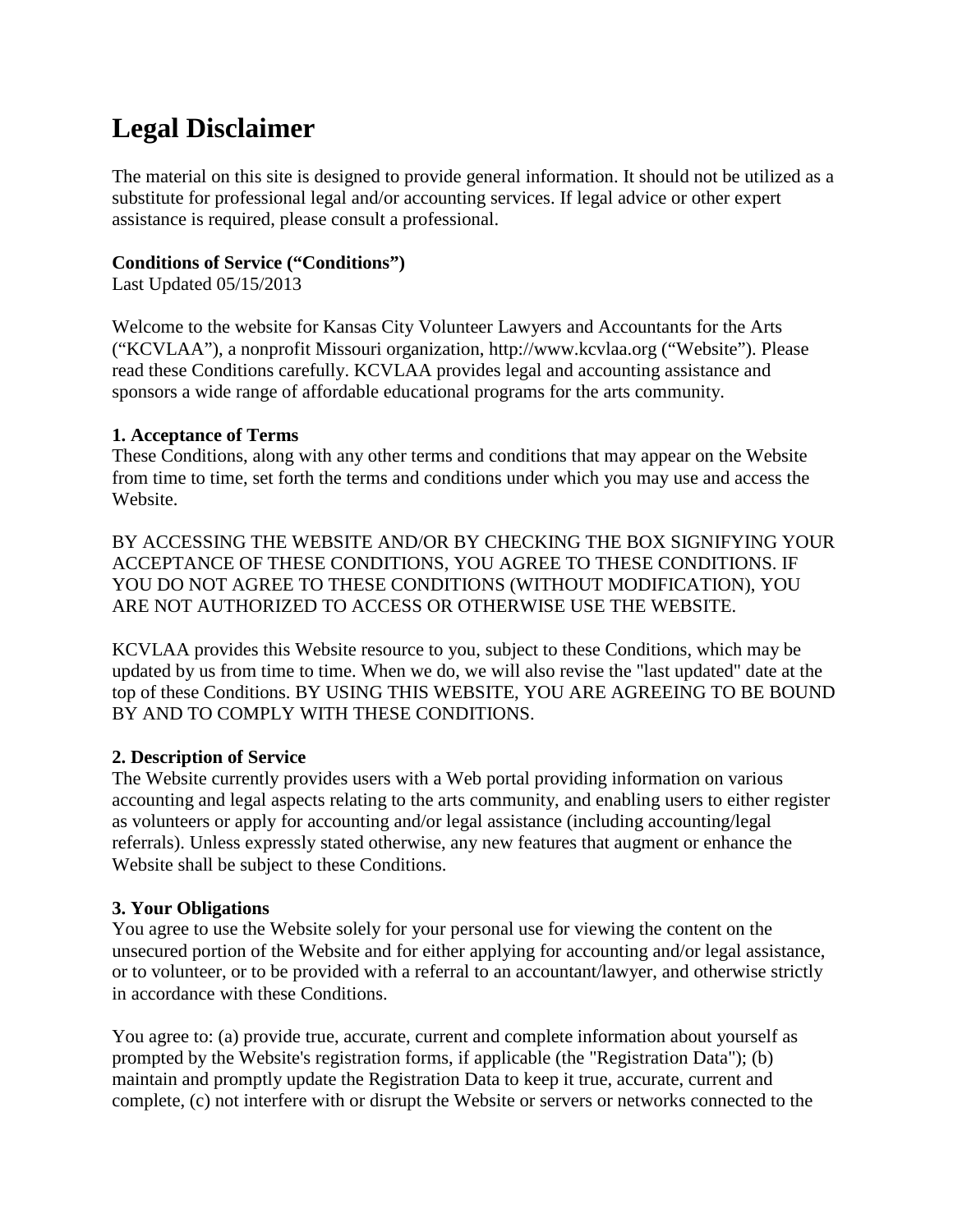Website, or disobey any requirements, procedures, policies or regulations of networks connected to the Website, and (d) not attempt to access any secure portion of the Website, unless expressly permitted by KCVLAA prior to such access.

You understand that the Website, and software embodied within the Website, may include security components that permit digital materials to be protected, and that use of these materials is subject to usage rules set by KCVLAA and/or content providers who provide content for the Website. You shall not attempt to override or circumvent any of the usage rules embedded into the Website. Any unauthorized reproduction, publication, further distribution or public exhibition of the materials provided on the Website, in whole or in part, is strictly prohibited. You will comply with all local laws and rules regarding online conduct and acceptable content.

#### **4. Indemnity**

You agree to indemnify and hold KCVLAA and its affiliates, officers, agents, employees, partners, volunteers, and licensors harmless from any claim or demand, including reasonable attorneys' fees, made by any third party due to or arising out of your use of the Website, your connection to the Website, your violation of these Conditions, or your violation of any rights of another.

# **5. General Practices Concerning the Website**

KCVLAA is not responsible or liable for the deletion or failure to store any messages or other communications, or any content maintained or transmitted through the Website. KCVLAA reserves the right to change these general practices at any time, at its sole discretion, with or without notice to you.

You agree and understand that all information provided on the Website is solely for your general knowledge. You further agree that you shall not use any such information for any of your accounting and legal requirements. You are encouraged to seek appropriate guidance of a certified accountant and/or lawyer for all such requirements. KCVLAA reserves the right at any time and from time to time to modify or discontinue, temporarily or permanently, the Website or any part thereof with or without notice to you. KCVLAA will not be liable to you or to any third party for any such modification or discontinuance. You acknowledge, consent and agree that KCVLAA may access, preserve and disclose any information knowingly or unknowingly provided by you if required to do so by law or in a good faith belief that such access, preservation or disclosure is reasonably necessary to: (a) comply with legal process; (b) enforce these Conditions; (c) respond to your requests for customer service; or (d) protect the rights, property or personal safety of KCVLAA, its affiliates, users and/or the public.

#### **6. Termination**

KCVLAA, in its sole discretion, may terminate your use of the Website and remove and discard any content placed on the Website by you, for any reason, if KCVLAA believes that you have violated or acted inconsistently with the letter or spirit of these Conditions. KCVLAA may also, in its sole discretion and at any time, discontinue the Website, or any part thereof, with or without notice.

Any termination of your access to the Website under any provision of these Conditions may be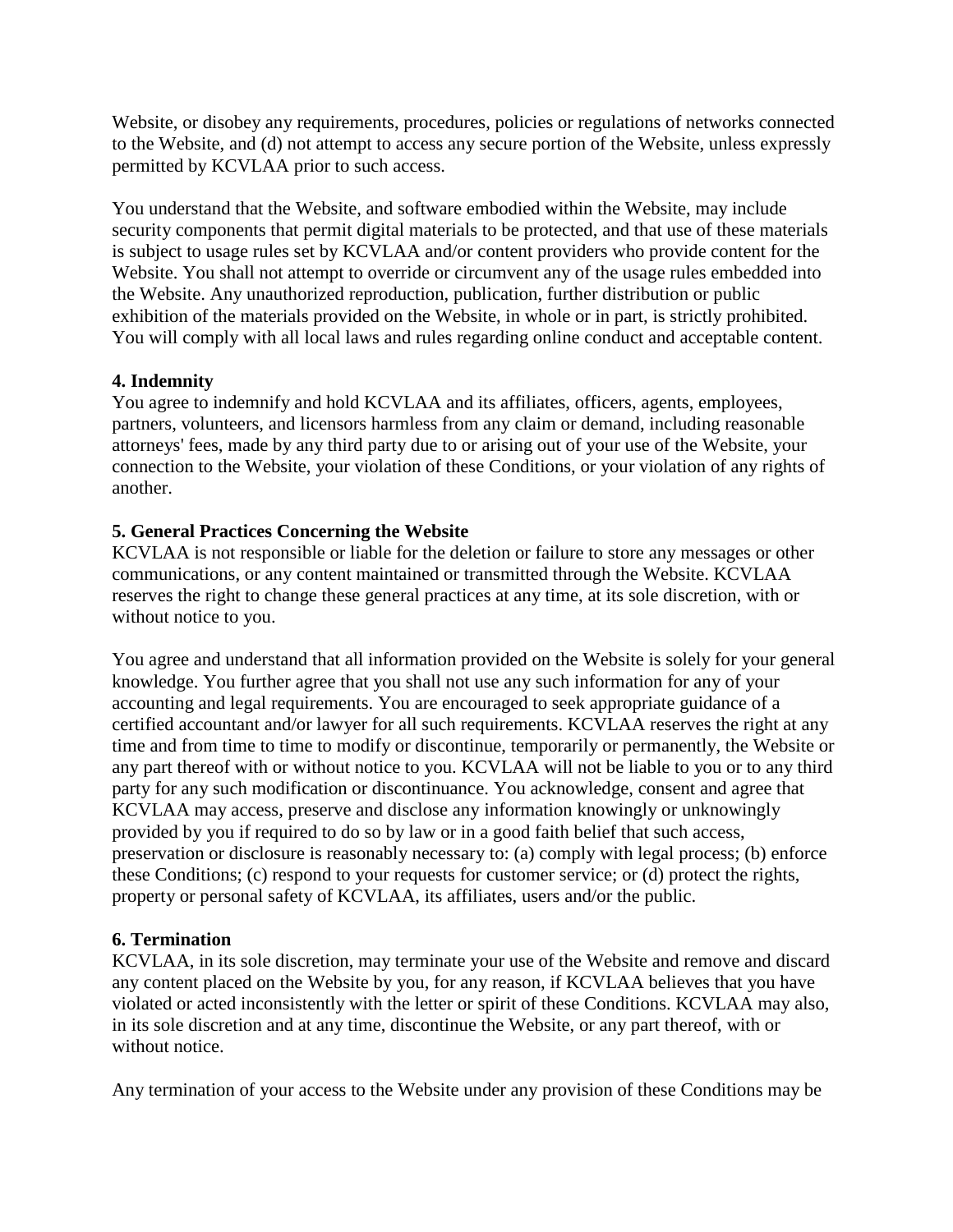effected without prior notice. KCVLAA may also bar any further access to the Website. KCVLAA will not be liable to you or any third-party for any termination of your access to the Website.

### **7. Third Party Links on the Website**

The website provides links to other websites or resources. Because KCVLAA has no control over such sites and resources, KCVLAA is not responsible for the availability of any external sites or resources, and does not endorse and is not responsible or liable for any content, advertising, products, or other materials on or available from such sites or resources.

KCVLAA shall not be responsible or liable, directly or indirectly, for any damage or loss caused or alleged to be caused by or in connection with use of or reliance on any such content, goods or services available on or through any such site or resource. KCVLAA shall not be held responsible for the accuracy, copyright or trademark compliance, legality, or decency of material contained in such websites, or that are otherwise provided to KCVLAA by third parties.

Remember that when you link to another site, that other site is governed by its own user agreement and privacy statement, which you should read prior to using such other website.

#### **8. KCVLAA's Proprietary Rights**

The Website, and any software used in connection with providing the Website ("Software") contain proprietary and confidential information that is protected by applicable intellectual property and other laws. Content contained in sponsor advertisements or information presented to you through the Website or by advertisers is protected by copyrights, trademarks, service marks, patents or other proprietary rights and laws.

Except as expressly authorized by KCVLAA you agree not to modify, rent, lease, loan, sell, distribute or create derivative works based on the Website or the Software, in whole or in part. KCVLAA grants you a personal, non-transferable and non-exclusive right and license to use the object code of its Software to access the Website through a compatible Web browser on a single computer; provided that you do not (and do not allow any third party to) copy, modify, create a derivative work of, reverse engineer, reverse assemble or otherwise attempt to discover any source code, sell, assign, sublicense, grant a security interest in or otherwise transfer any right in the Software.

You will not modify the Software in any manner or form, or use modified versions of the Software, including (without limitation) for the purpose of obtaining unauthorized access to the Website. You will not access the Website by any means other than through the interface that is provided by KCVLAA.

YOU AGREE NOT TO USE ANY SOFTWARE PRODUCT OR PROGRAM TO DOWNLOAD ANY PORTION OF THE WEBSITE FOR OFF-LINE DISPLAY.

#### **9. Disclaimer of Warranties**

YOU EXPRESSLY UNDERSTAND AND AGREE THAT: YOUR USE OF THE WEBSITE IS AT YOUR SOLE RISK. THE WEBSITE IS PROVIDED ON AN "AS IS" AND "AS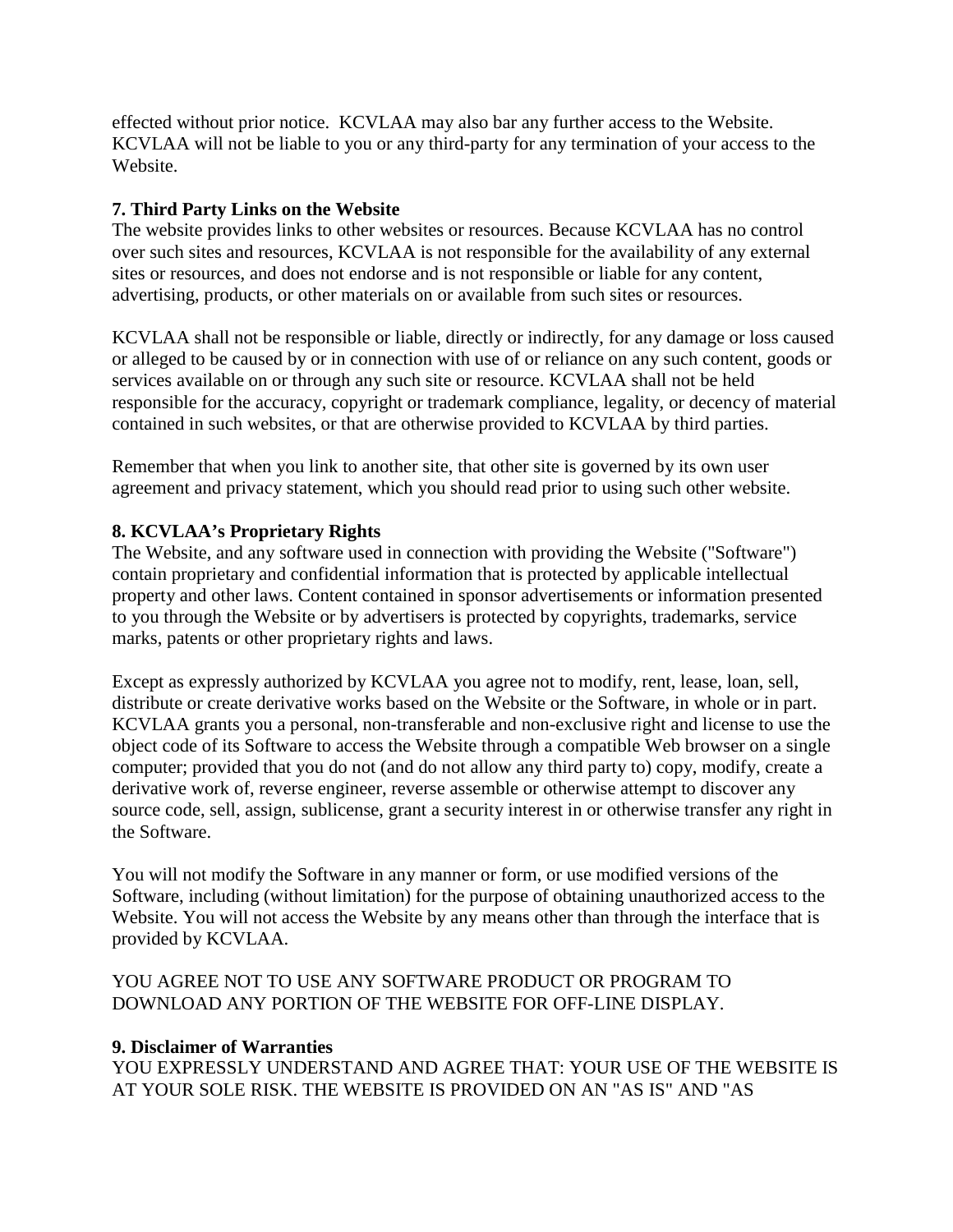AVAILABLE" BASIS. KCVLAA AND ITS AFFILIATES EXPRESSLY DISCLAIM ALL WARRANTIES OF ANY KIND, WHETHER EXPRESS OR IMPLIED, INCLUDING, BUT NOT LIMITED TO, THE IMPLIED WARRANTIES OF MERCHANTABILITY, NON-INFRINGEMENT, REASONABLE CARE, COMPATIBILITY, SECURITY, QUALITY, TIMELINESS, AVAILABILITY, COMPLETENESS, RELIABILITY, ACCURACY, AND/OR FITNESS FOR A PARTICULAR PURPOSE (WHETHER OR NOT WE AND/OR ANY OF OUR AFFILIATES KNOW, HAVE REASON TO KNOW, HAVE BEEN ADVISED, OR ARE OTHERWISE IN FACT AWARE OF ANY SUCH PURPOSE), IN EACH INSTANCE IN RESPECT OF THE SITE (INCLUDING, WITHOUT LIMITATION, ALL CONTENT).

KCVLAA MAKES NO WARRANTY THAT (i) THE WEBSITE WILL MEET YOUR REQUIREMENTS, (ii) THE WEBSITE WILL BE UNINTERRUPTED, TIMELY, SECURE, OR ERROR-FREE, (iii) THE RESULTS THAT MAY BE OBTAINED FROM THE USE OF THE WEBSITE WILL BE ACCURATE OR RELIABLE, (iv) THE QUALITY OF ANY SERVICES, INFORMATION, OR OTHER MATERIAL OBTAINED BY YOU THROUGH THE WEBSITE WILL MEET YOUR EXPECTATIONS, AND (V) ANY ERRORS IN THE SOFTWARE WILL BE CORRECTED.

ANY MATERIAL DOWNLOADED OR OTHERWISE OBTAINED THROUGH THE WEBSITE IS DONE AT YOUR OWN DISCRETION AND RISK AND THAT YOU WILL BE SOLELY RESPONSIBLE FOR ANY DAMAGE TO YOUR COMPUTER SYSTEM OR LOSS OF DATA THAT RESULTS FROM THE DOWNLOAD OF ANY SUCH MATERIAL.

WHILE KCVLAA USES REASONABLE EFFORTS TO INCLUDE ACCURATE AND UP-TO-DATE INFORMATION ON ITS WEBSITE, IT DOES NOT PROMISE OR WARRANT THAT ANY ASPECT OF ITS WEBSITE WILL WORK PROPERLY OR WILL BE CONTINUOUSLY AVAILABLE. FURTHER, KCVLAA ASSUMES NO LIABILITY OR RESPONSIBILITY FOR ANY ERROR OR OMISSION IN RESPECT OF ITS WEBSITE INCLUDING, WITHOUT LIMITATION, THE CONTENT.

FURTHERMORE, KCVLAA MAKES NO REPRESENTATION THAT MATERIALS OR CONTENT AVAILABLE THROUGH ITS WEBSITE ARE APPROPRIATE OR AVAILABLE FOR USE OUTSIDE THE UNITED STATES AND THEREFORE, ACCESS TO THEM FROM TERRITORIES WHERE THEIR CONTENTS ARE ILLEGAL IS PROHIBITED. NO ADVICE OR INFORMATION, WHETHER ORAL OR WRITTEN, OBTAINED BY YOU FROM KCVLAA THROUGH OR FROM THE WEBSITE SHALL CREATE ANY WARRANTY NOT EXPRESSLY STATED IN THESE CONDITIONS.

#### **10. Limitation of Liability**

KCVLAA WILL NOT BE LIABLE FOR ANY INDIRECT, INCIDENTAL, SPECIAL, CONSEQUENTIAL OR EXEMPLARY DAMAGES, INCLUDING, BUT NOT LIMITED TO, DAMAGES FOR LOSS OF PROFITS, GOODWILL, USE, DATA OR OTHER INTANGIBLE LOSSES (EVEN IF KCVLAA HAS BEEN ADVISED OF THE POSSIBILITY OF SUCH DAMAGES), RESULTING FROM: (i) THE USE OR THE INABILITY TO USE THE WEBSITE; (ii) THE COST OF PROCUREMENT OF SUBSTITUTE GOODS AND SERVICES RESULTING FROM ANY GOODS, DATA, INFORMATION OR SERVICES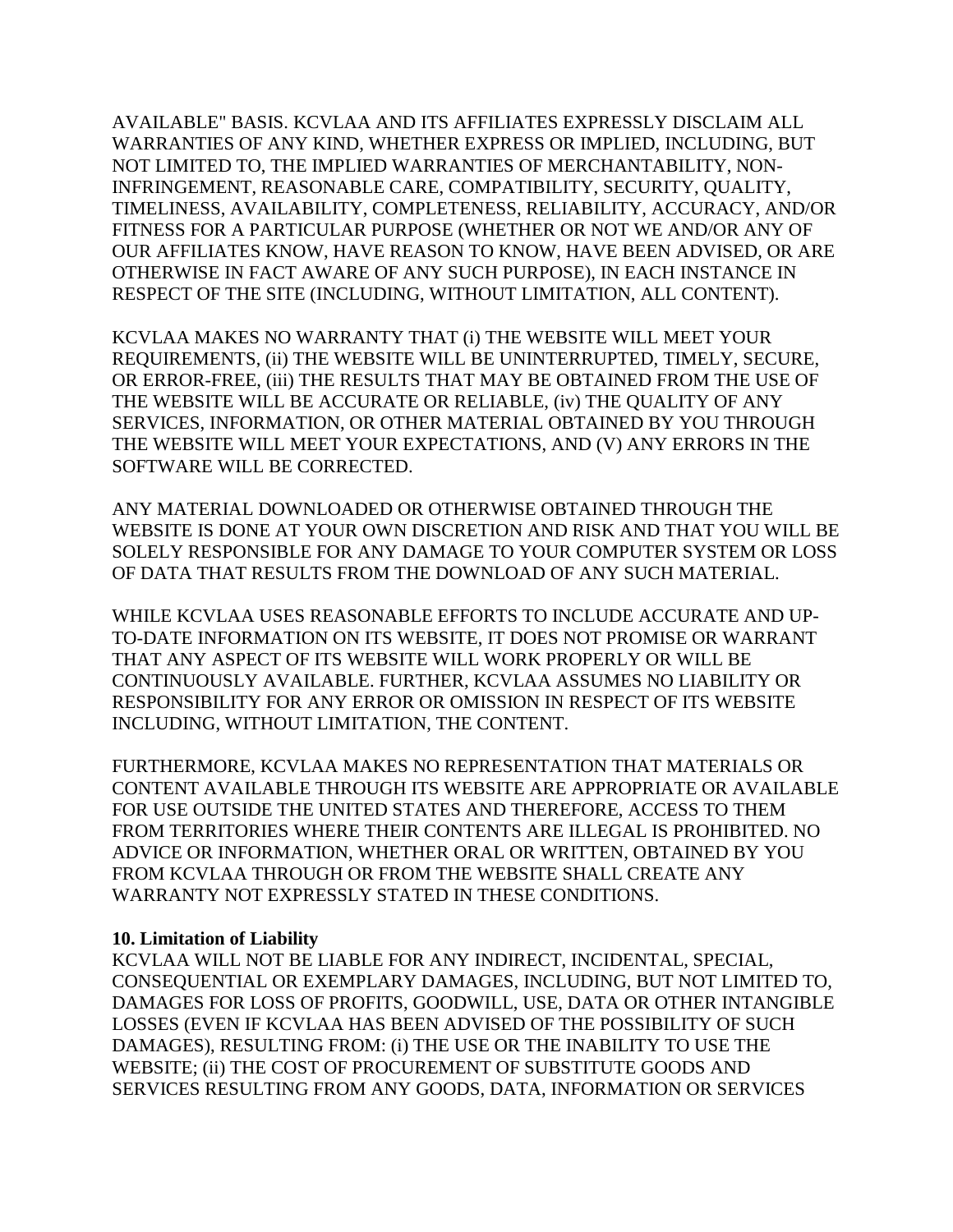PURCHASED OR OBTAINED OR MESSAGES RECEIVED OR TRANSACTIONS ENTERED INTO THROUGH OR FROM THE WEBSITE; (iii) UNAUTHORIZED ACCESS TO OR ALTERATION OF YOUR TRANSMISSIONS OR DATA; (iv) STATEMENTS OR CONDUCT OF ANY THIRD PARTY ON THE WEBSITE; OR (v) ANY OTHER MATTER RELATING TO, OR ANY CONTENT OR MATERIAL ON THE WEBSITE.

IN ALL EVENTS, KCVLAA'S AGGREGATE LIABILITY FOR CLAIMS ARISING OUT OF OR IN ANY WAY CONNECTED WITH THESE CONDITIONS AND/OR THE USE OR PERFORMANCE OF THE WEBSITE (INCLUDING, WITHOUT LIMITATION, ANY CONTENT THEREON) WHETHER BASED IN CONTRACT, TORT, NEGLIGENCE, STRICT LIABILITY OR OTHERWISE SHALL BE LIMITED TO A MAXIMUM OF \$50 (FIFTY U.S. DOLLARS). SOME JURISDICTIONS DO NOT ALLOW THE DISCLAIMER OF SOME TYPES OF DAMAGES, SO SOME OF THE ABOVE MAY NOT APPLY TO YOU.

# **11. No Third Party Beneficiaries**

You agree that, except as otherwise expressly provided in these Conditions, there shall be no third-party beneficiaries to this agreement.

#### **12. Links, Frames and Metatags**

Subject to the provisions of this section, you may link to the home page of KCVLAA as long as the link does not cast KCVLAA in a false or misleading light. If you want to establish a permanent link to the Website, please send an e-mail to [info@kcvlaa.org](mailto:info@kcvlaa.org) for further details. However, KCVLAA reserves the right to demand that you not link to the Website without assigning any reason whatsoever.

You agree to, within twenty-four (24) hours of receiving such a demand, permanently cease, directly or indirectly, linking to the Website or such portion of the Website as directed in the said demand. Further, you shall, under no circumstances, directly link to, or in any other manner provide information from, any secured portion of the website.

You may neither frame any content on the Website, nor use metatags or any other "hidden text," that incorporates KCVLAA's Trademarks or its name without its express prior written consent.

# **13. Copyright**

KCVLAA owns or licenses the copyright in all the materials on the Website, including text, graphics, logos, button icons, audio clips, photographs, and software, and those rights are protected by United States and international copyright laws and other intellectual property laws.

#### **14. Trademark Information**

KCVLAA, the KCVLAA logo, trademarks and service marks and other KCVLAA logos and product and service names are trademarks of KCVLAA (the "KCVLAA Marks"). Without KCVLAA's prior permission, you agree not to display or use in any manner the KCVLAA Marks.

# **15. Governing Law**